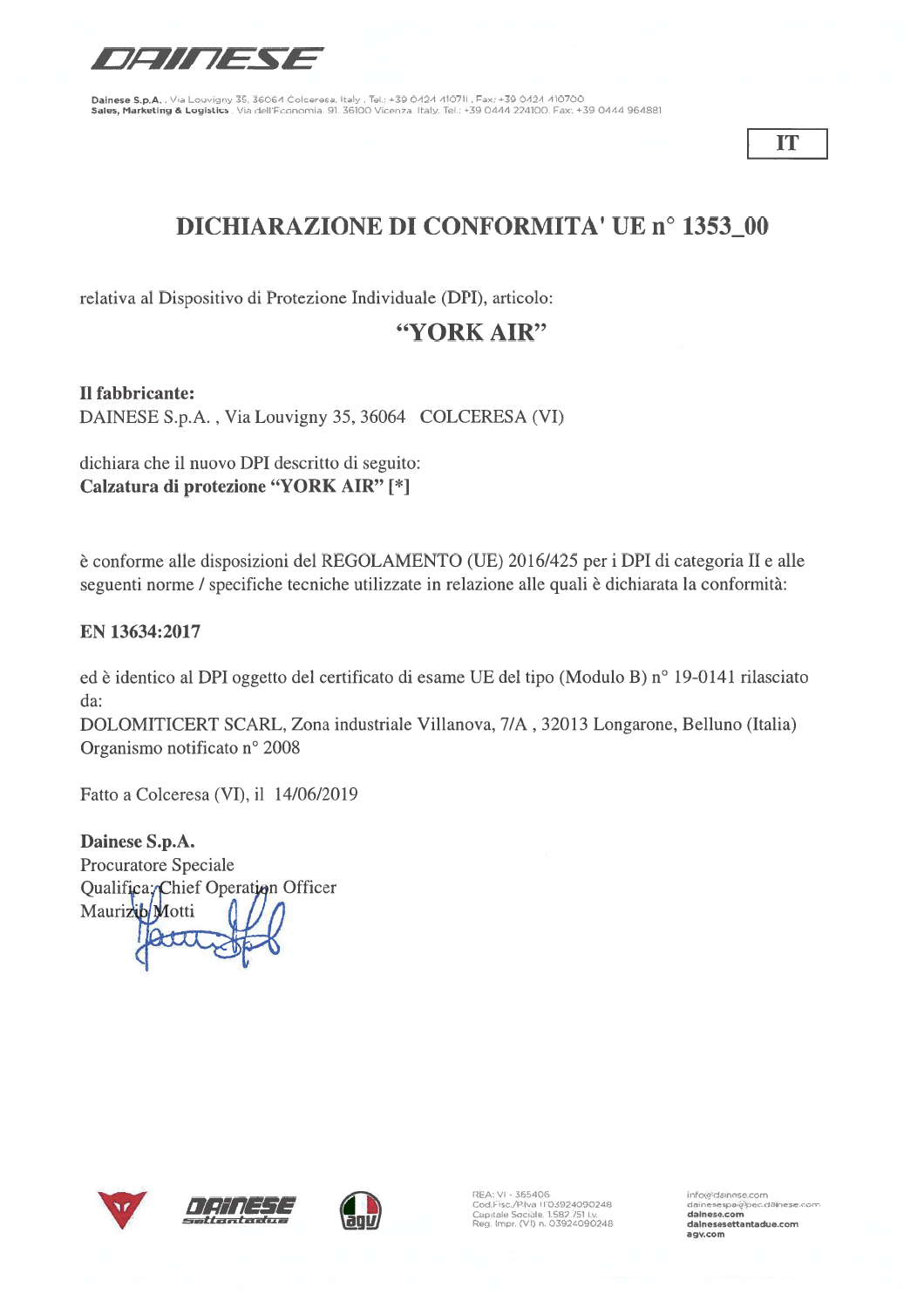

### *COURTESY TRANSLATION* **GB**

# **DECLARATION OF CONFORMITY EU no. 1353\_00**

for the Personal Protective Equipment (PPE), item:

# **"YORK AIR"**

**The manufacturer:** DAINESE S.p.A. , Via Louvigny 35, 36064 COLCERESA (VI)

declares that the new PPE described below: **Protective footwear "YORK AIR" [\*]**

complies with the provisions of REGULATION (EU) 2016/425 for category II PPE and with the following standards / technical specifications used and in relation to which conformity is declared:

#### **EN 13634:2017**

DOLOMITICERT SCARL, Zona industriale Villanova, 7/A , 32013 Longarone, Belluno (Italia) Notified Body no. 2008 and is identical to the PPE covered by the EU type examination certificate (Form B) no. 19-0141 issued by:

Done in Colceresa (VI), on 06/14/2019

**Dainese S.p.A.** Attorney in Fact Position: Chief Operation Officer Maurizio Motti







REA: VI - 365406<br>Cod.Fisc./P.Iva IT03924090248<br>Capitale Sociale: 1.582.751 I.v. Reg. Impr. (VI) n. 03924090248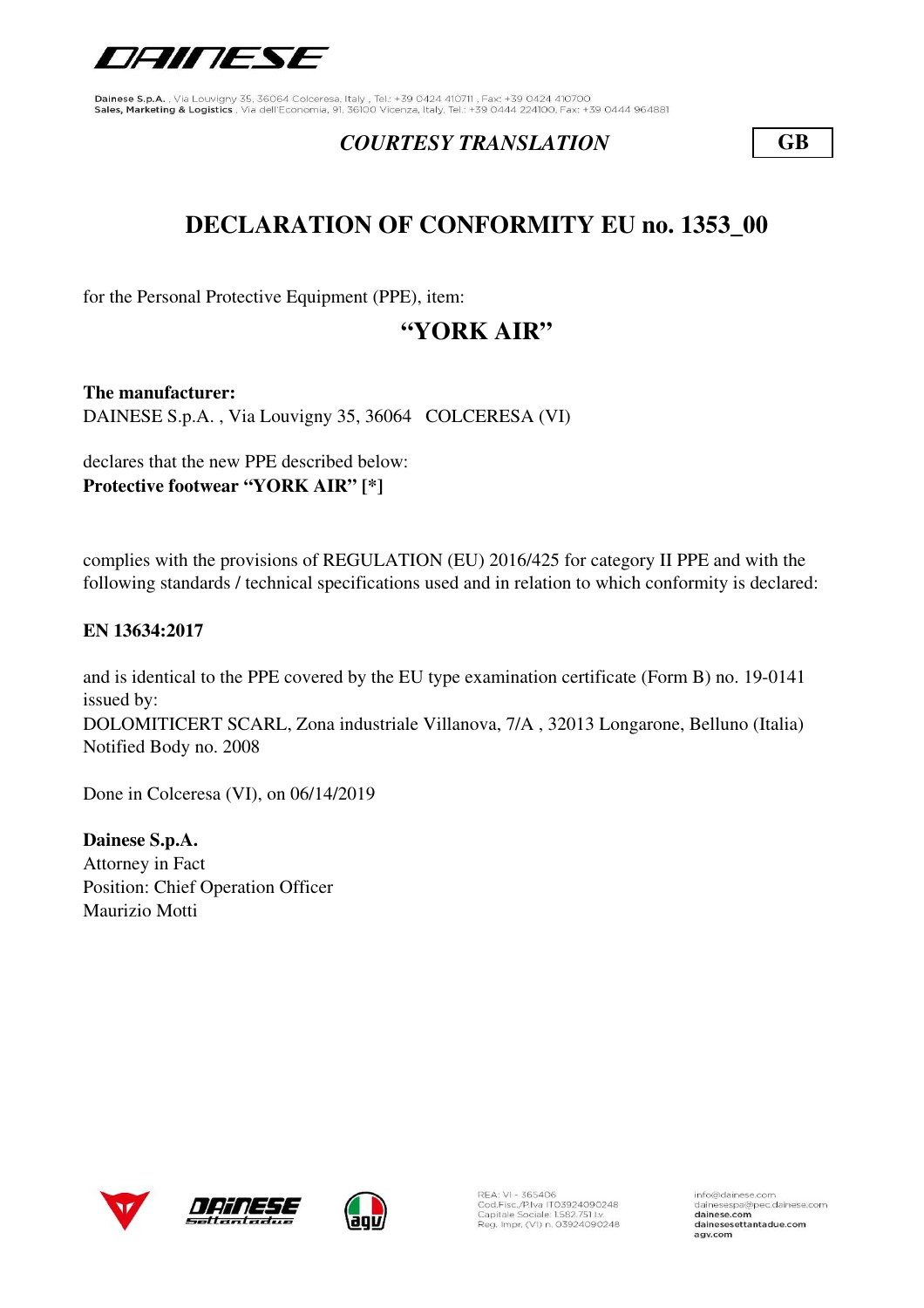

## *HÖFLICHKEITSÜBERSETZUNG* **DE**

# **ÜBEREINSTIMMUNGSERKLÄRUNG EU Nr. 1353\_00**

zur persönlichen Schutzausrüstung (PSA), Artikel:

# **"YORK AIR"**

**Der Hersteller:**

DAINESE S.p.A. , Via Louvigny 35, 36064 COLCERESA (VI)

erklärt, dass die neue, nachfolgend beschriebene PSA: **Schutzschuh "YORK AIR" [\*]**

den Vorschriften des REGLEMENTS (EU) 2016/425 für die PSA der Kategorie II und den folgenden Normen / hier angewendeten technischen Spezifikationen entspricht, aufgrund derer die Übereinstimmung erklärt wurde: **EN 13634:2017**

Es entsprich dem PSA, dem Betreff des EU-Prüfungszertifikates (Formblatt B ) Nr. 19-0141 ausgestellt von: DOLOMITICERT SCARL, Zona industriale Villanova, 7/A , 32013 Longarone, Belluno (Italia) Zulassungsstelle Nr. 2008

Erfolgt in Colceresa (VI), am 14/06/2019

**Dainese S.p.A.** Fachanwalt Qualifikation: Betriebsleiter Maurizio Motti







REA: VI - 365406<br>Cod.Fisc./P.Iva IT03924090248<br>Capitale Sociale: 1.582.751 I.v. Reg. Impr. (VI) n. 03924090248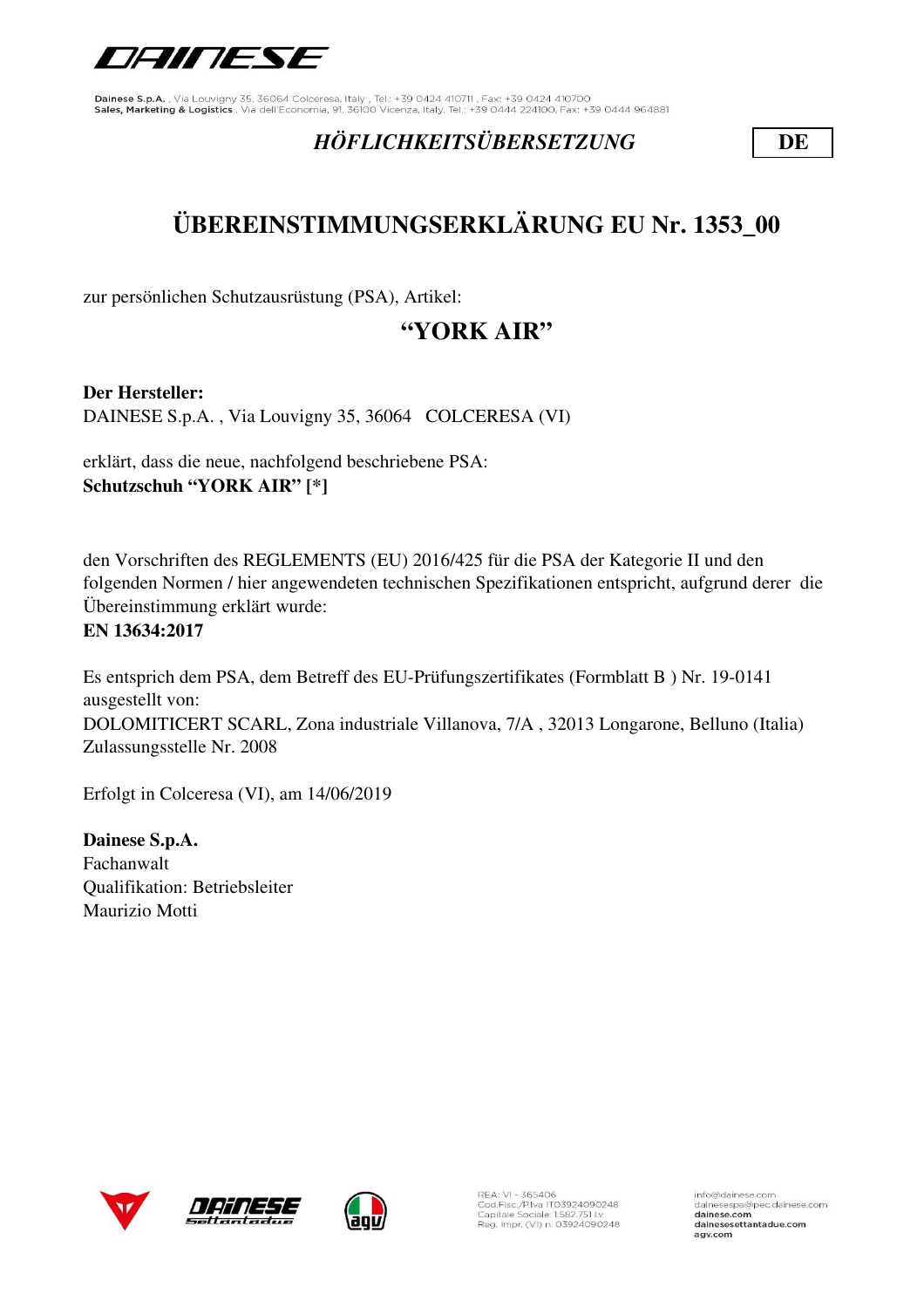

### *TRADUCTION DE COURTOISIE* **FR**

# **DÉCLARATION DE CONFORMITÉ UE N° 1353\_00**

relative à l'équipement de protection individuelle (EPI), article :

# **"YORK AIR"**

**Le fabriquant :** DAINESE S.p.A. , Via Louvigny 35, 36064 COLCERESA (VI)

déclare que le nouvel EPI décrit ci-dessous : **Chaussure de protection "YORK AIR" [\*]**

est conforme aux dispositions du RÈGLEMENT (UE) 2016/425 relatif aux EPI de catégorie II et aux normes / spécifications techniques suivantes utilisées, sur la base desquelles la conformité est déclarée :

### **EN 13634:2017**

et est identique à l'EPI faisant l'objet de l'attestation d'examen UE de type (Module B) n° 19-0141 delivrée par :

DOLOMITICERT SCARL, Zona industriale Villanova, 7/A , 32013 Longarone, Belluno (Italia) Organisme notifié n° 2008

Fait à Colceresa (VI), le 14/06/2019

**Dainese S.p.A.** Mandataire spécial Fonction : Directeur des opérations Maurizio Motti







REA: VI - 365406<br>Cod.Fisc./P.Iva IT03924090248<br>Capitale Sociale: 1.582.751 I.v. Reg. Impr. (VI) n. 03924090248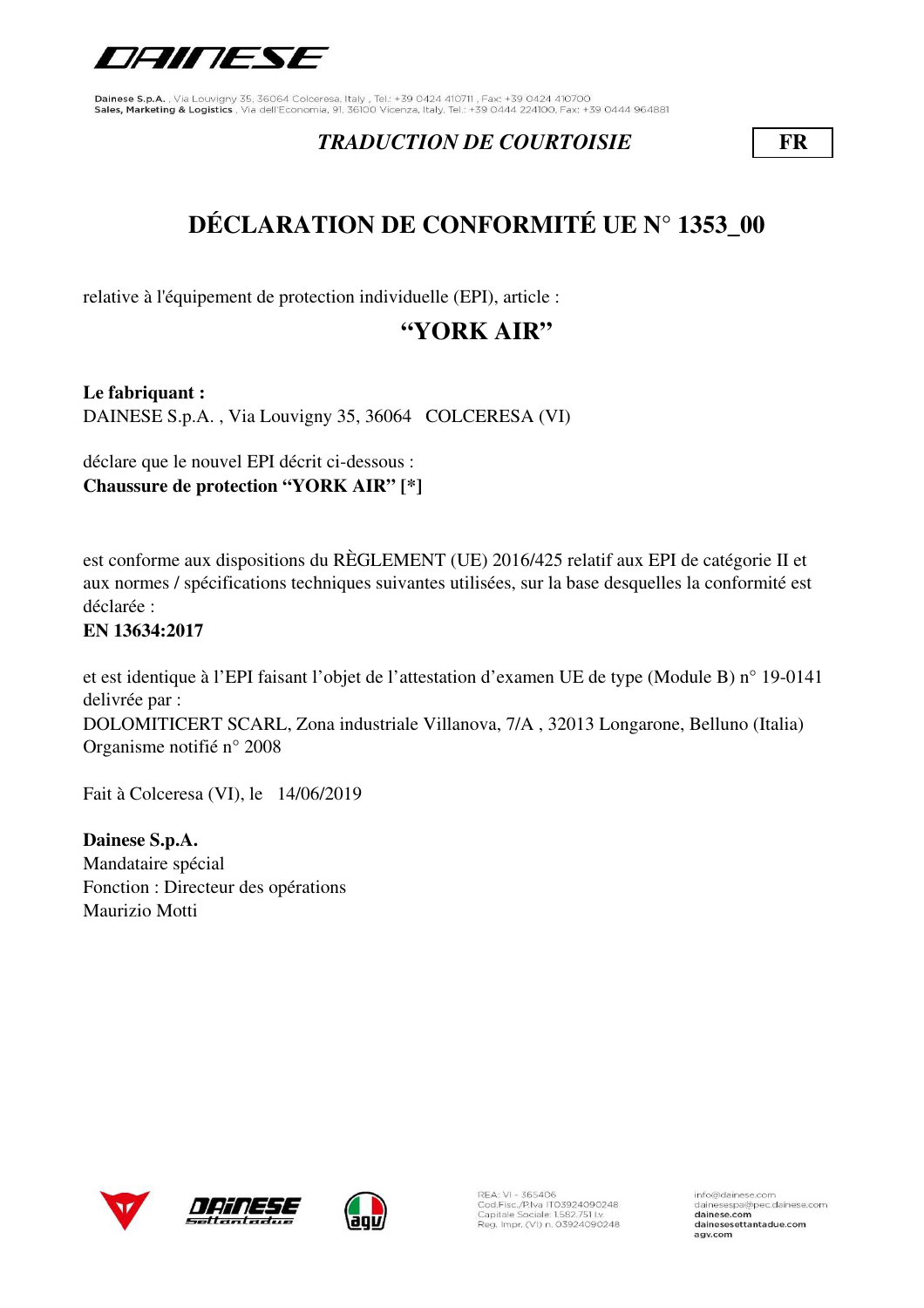

### *UOFFICIEL OVERSÆTTELSE* **DK/DA**

# **EU-OVERENSSTEMMELSESERKLÆRING nr. 1353\_00**

om personlige værnemidler, artikel:

# **"YORK AIR"**

**Fabrikanten:** 

DAINESE S.p.A. , Via Louvigny 35, 36064 COLCERESA (VI)

erklærer, at det nye personlige værnemiddel, som beskrives i det følgende: **Beskyttelsesfodtøj "YORK AIR" [\*]**

er i overensstemmelse med bestemmelserne i FORORDNING (EU) 2016/425 om personlige værnemidler i kategori II og følgende standarder/tekniske specifikationer, der ligger til grund for overensstemmelseserklæringen:

#### **EN 13634:2017**

et est identique à l'EPI faisant l'objet de l'attestation d'examen UE de type (Module B) n° 19-0141 delivrée par : DOLOMITICERT SCARL, Zona industriale Villanova, 7/A , 32013 Longarone, Belluno (Italia) Godkendte testinstitut nr. 2008

Udfærdiget i Colceresa (VI), den 14/06/2019

**Dainese S.p.A.** Prokurist Stilling: Chief Operating Officer Maurizio Motti







REA: VI - 365406<br>Cod.Fisc./P.Iva IT03924090248<br>Capitale Sociale: 1.582.751 I.v. Reg. Impr. (VI) n. 03924090248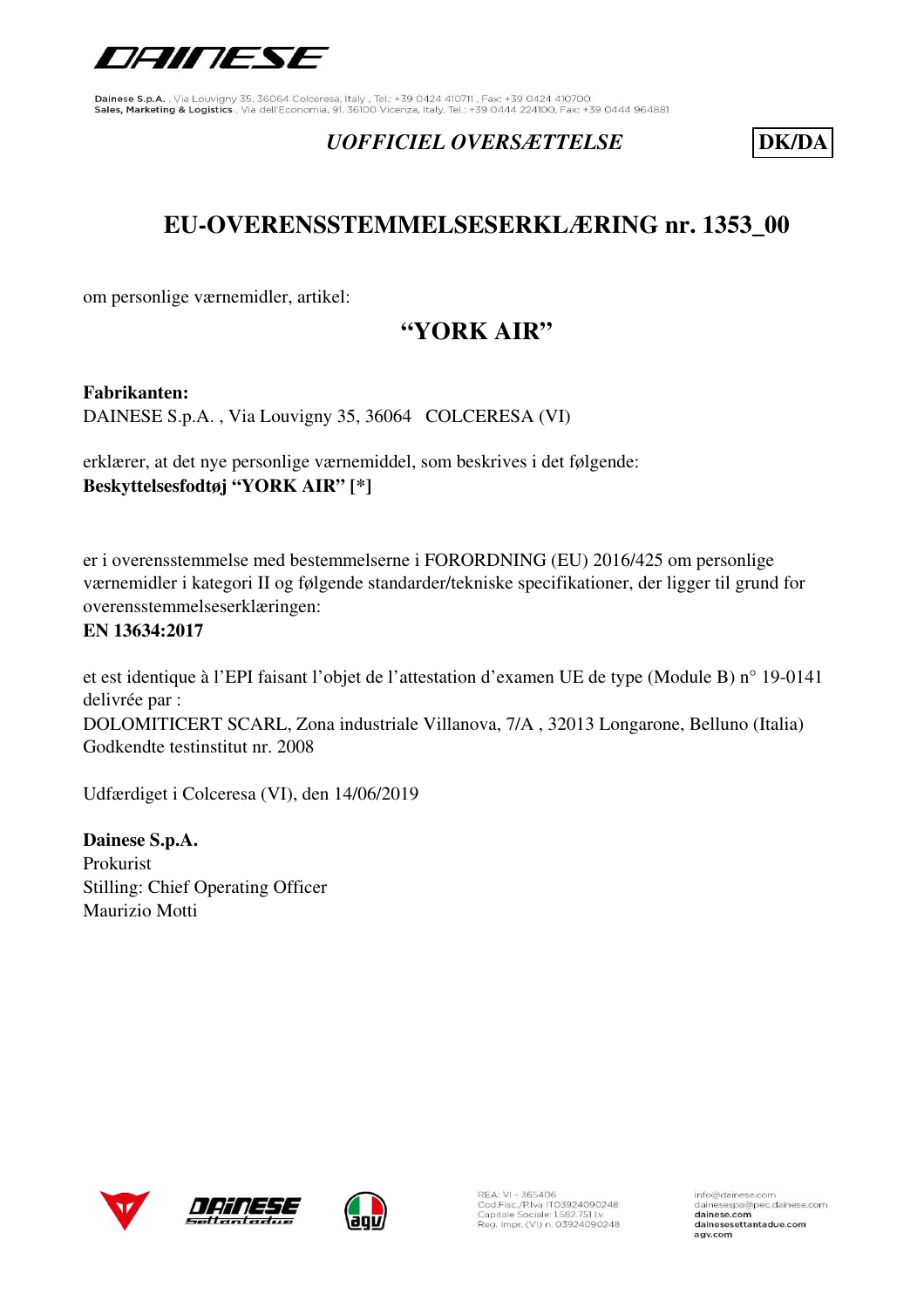

### *HOFFELIJKHEIDSVERTALING* **NL**

# **EU-CONFORMITEITSVERKLARING n° 1353\_00**

betreffende Persoonlijke Beschermingsmiddelen (PBM), artikel:

# **"YORK AIR"**

**De fabrikant:** DAINESE S.p.A. , Via Louvigny 35, 36064 COLCERESA (VI)

verklaart dat het nieuwe PBM dat hier beschreven wordt: **Beschermingsschoeisel "YORK AIR" [\*]**

in overeenstemming is met de bepalingen van de VERORDENING (EU) 2016/425 voor PBM's uit categorie II en met de volgende aangewende normen / technische specificaties met betrekking tot die waarvoor de conformiteit wordt verklaard: **EN 13634:2017**

en identiek is aan het PBM dat onderwerp is van het certificaat van EU-typeonderzoek (Module B) nr. 19-0141 afgeleverd door: DOLOMITICERT SCARL, Zona industriale Villanova, 7/A , 32013 Longarone, Belluno (Italia) Erkende Instantie nr. 2008

Opgesteld te Colceresa (VI), op 14/06/2019

**Dainese S.p.A.** Speciale gevolmachtigde Bevoegdheid: Chief Operation Officer Maurizio Motti





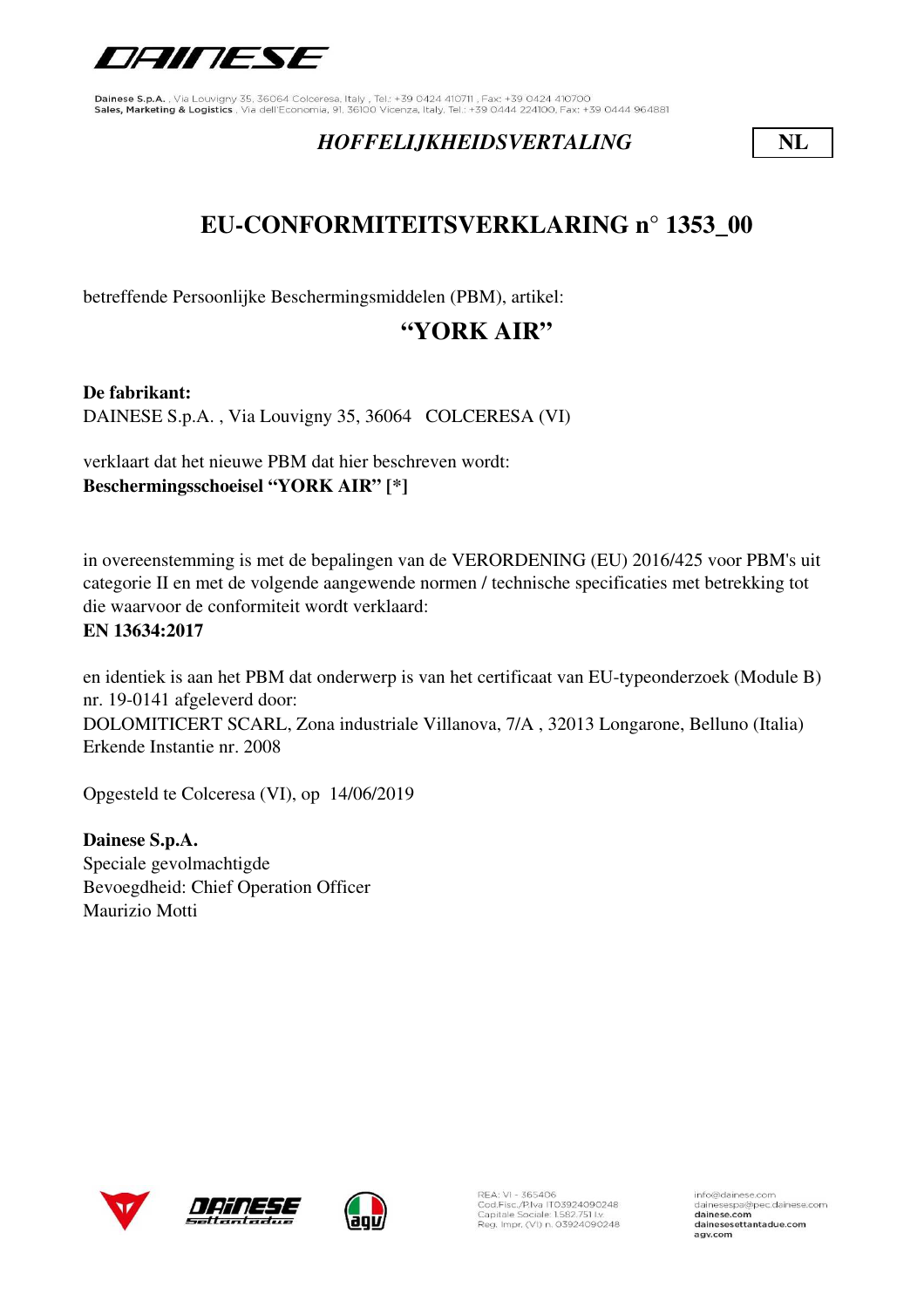

### *НЕОФИЦИАЛЬНЫЙ ПЕРЕВОД* **RU**

# **ЕС ДЕКЛАРАЦИЯ СООТВЕТСТВИЯ № 1353\_00**

выдана на Средство Индивидуальной Защиты (СИЗ), изделие:

# **"YORK AIR"**

#### **Изготовитель:**

DAINESE S.p.A. , Via Louvigny 35, 36064 COLCERESA (VI)

заявляет, что новое изделие СИЗ, описание которого приводится ниже: **Защитная обувь "YORK AIR" [\*]**

соответствует требованиям РЕГЛАМЕНТА (ЕС) 2016/425 по СИЗ категории II и следующим нормативам / техническим спецификациям, в отношении которых подтверждается соответствие:

#### **EN 13634:2017**

идентичен СИЗ, на который составлен сертификат испытания ЕС типа (Форма В) № 19-0141 выдан:

DOLOMITICERT SCARL, Zona industriale Villanova, 7/A , 32013 Longarone, Belluno (Italia) Авторизованный орган № 2008

Декларация составлена в г. Colceresa (VI), 14/06/2019

**Dainese S.p.A.** Уполномоченный представитель Должность: Исполнительный Директо Maurizio Motti





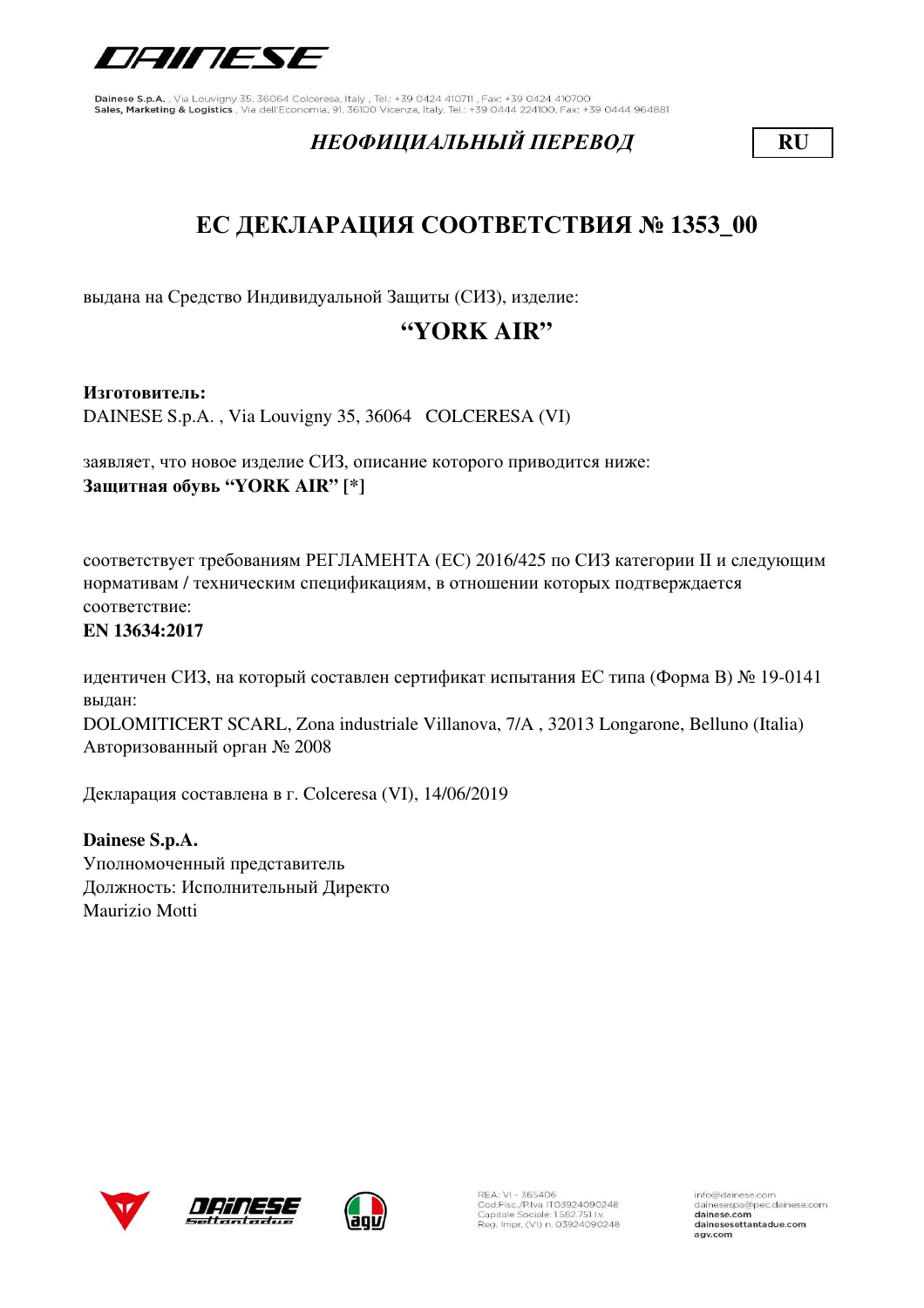

## *TRADUÇÃO DE CORTESIA* **PT**

# **DECLARAÇÃO DE CONFORMIDADE UE n.° 1353\_00**

do Equipamento de Proteção Individual (EPI), artigo:

# **"YORK AIR"**

**O fabricante:**

DAINESE S.p.A. , Via Louvigny 35, 36064 COLCERESA (VI)

declara que o novo EPI descrito abaixo: **Calçado de proteção "YORK AIR" [\*]**

está em conformidade com as disposições do REGULAMENTO (UE) 2016/425 para os EPIs de categoria II e com as seguintes normas / especificações técnicas utilizadas em relação às quais é declarada a conformidade:

### **EN 13634:2017**

e é idêntico ao EPI descrito no certificado de exame UE de tipo (Módulo B) n° 19-0141 emitido por:

DOLOMITICERT SCARL, Zona industriale Villanova, 7/A , 32013 Longarone, Belluno (Italia) Organismo Notificado n° 2008

Feito em Colceresa (VI), em 14/06/2019

**Dainese S.p.A.** Procurador com poderes especiais Qualificação: Diretor de Operações Maurizio Motti





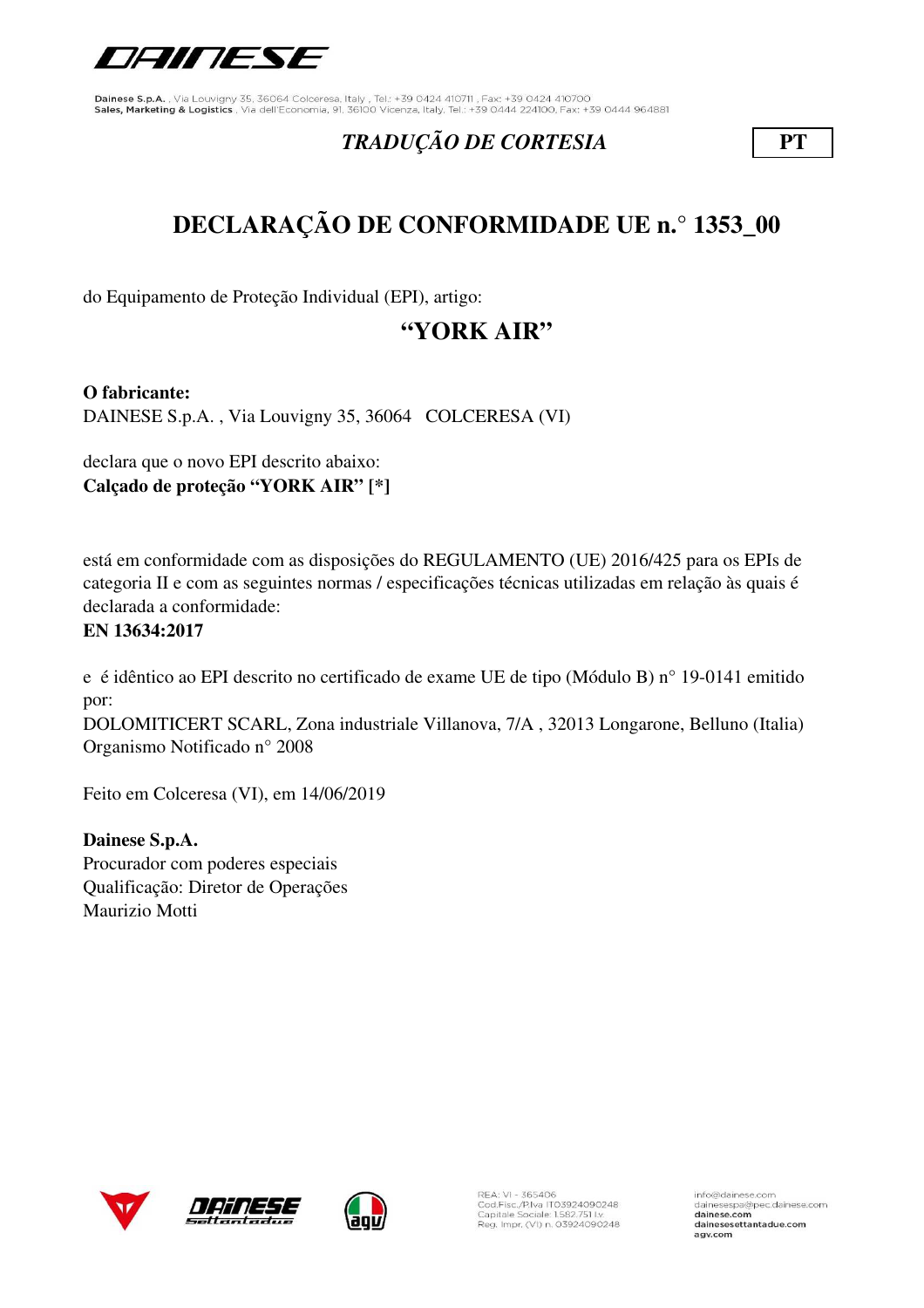

## *TRADUCCIÓN DE CORTESÍA* **ES**

# **DECLARACIÓN DE CONFORMIDAD UE n° 1353\_00**

correspondiente al Equipo de Protección Individual (EPI), artículo :

# **"YORK AIR"**

**El fabricante:**

DAINESE S.p.A. , Via Louvigny 35, 36064 COLCERESA (VI)

declara que el nuevo EPI descrito seguidamente: **Calzado protector "YORK AIR" [\*]**

cumple las disposiciones del REGLAMENTO (UE) 2016/425 para los EPI de categoría II así como las siguientes normas y especificaciones técnicas utilizadas, respecto a las cuales se declara su conformidad:

### **EN 13634:2017**

y es idéntico al EPI objeto del certificado de examen UE de tipo (Módulo B) n° 19-0141 expedido por:

DOLOMITICERT SCARL, Zona industriale Villanova, 7/A , 32013 Longarone, Belluno (Italia) Organismo Notificado n° 2008

Hecho en Colceresa (VI), en fecha 14/06/2019

**Dainese S.p.A.** Apoderado En concepto de: Director General Maurizio Motti





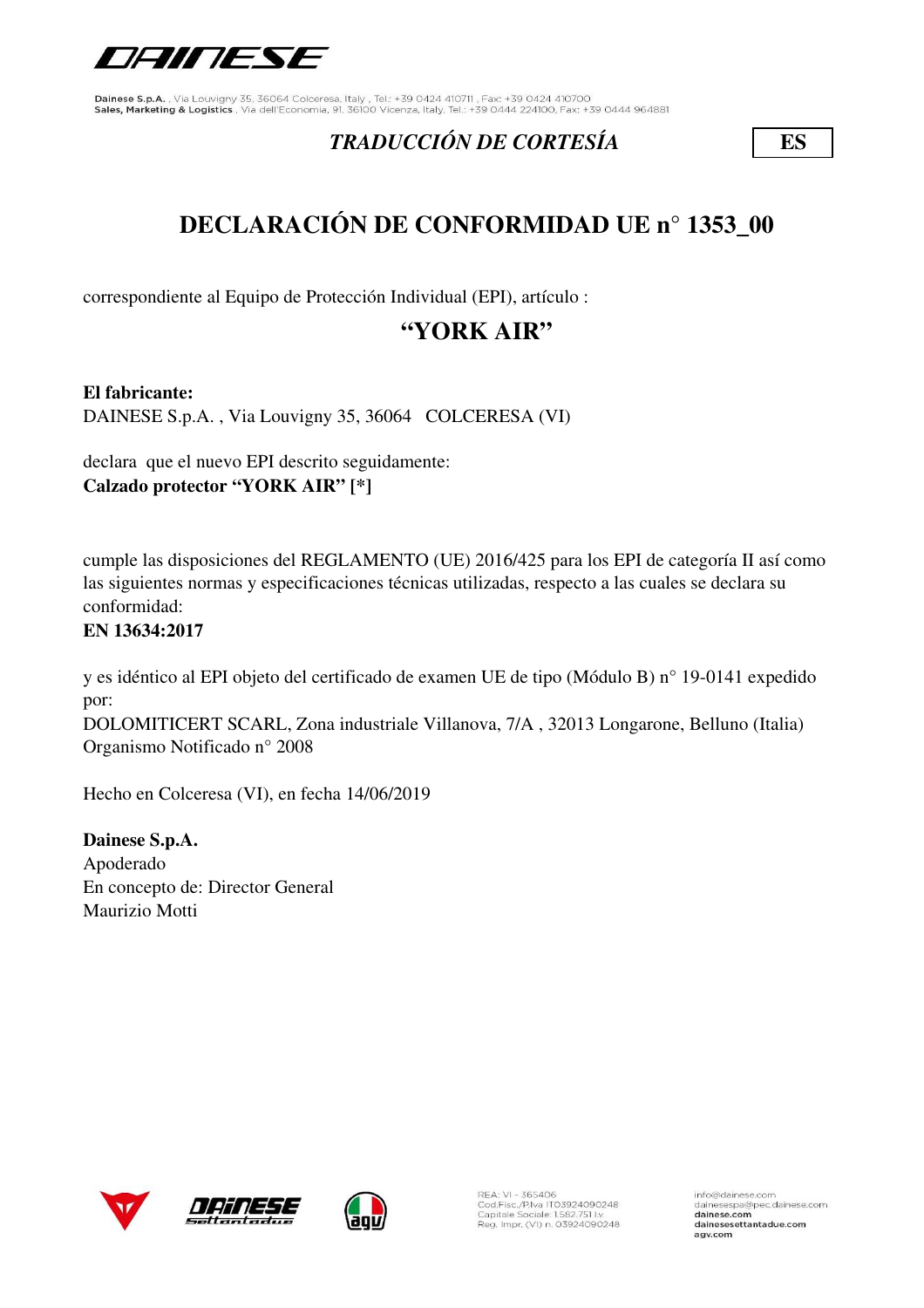

## *ARTIGHETSÖVERSÄTTNING* **SE**

# **EU-FÖRSÄKRAN OM ÖVERENSSTÄMMELSE nr 1353\_00**

angående personlig skyddsutrustning, artikel:

# **"YORK AIR"**

**Tillverkaren:** 

DAINESE S.p.A. , Via Louvigny 35, 36064 COLCERESA (VI)

försäkrar att den nya personliga skyddsutrustning som beskrivs följande: **Skyddsskor "YORK AIR" [\*]**

är i överensstämmelse med bestämmelserna i FÖRORDNING (EU) 2016/425 för personlig skyddsutrustning i kategori II och följande standarder/tekniska specifikationer som används för försäkran om överensstämmelse:

### **EN 13634:2017**

och är identisk med den personliga skyddsutrustning som är föremål för EU-typintyg (modul B) nr 19-0141 som har utfärdats av: DOLOMITICERT SCARL, Zona industriale Villanova, 7/A , 32013 Longarone, Belluno (Italia) Anmälda organet nr 2008

Utfärdat i Colceresa (VI) 14/06/2019

**Dainese S.p.A.** Prokurist Kvalifikation: Operativ chef Maurizio Motti







REA: VI - 365406<br>Cod.Fisc./P.Iva IT03924090248<br>Capitale Sociale: 1.582.751 I.v. Reg. Impr. (VI) n. 03924090248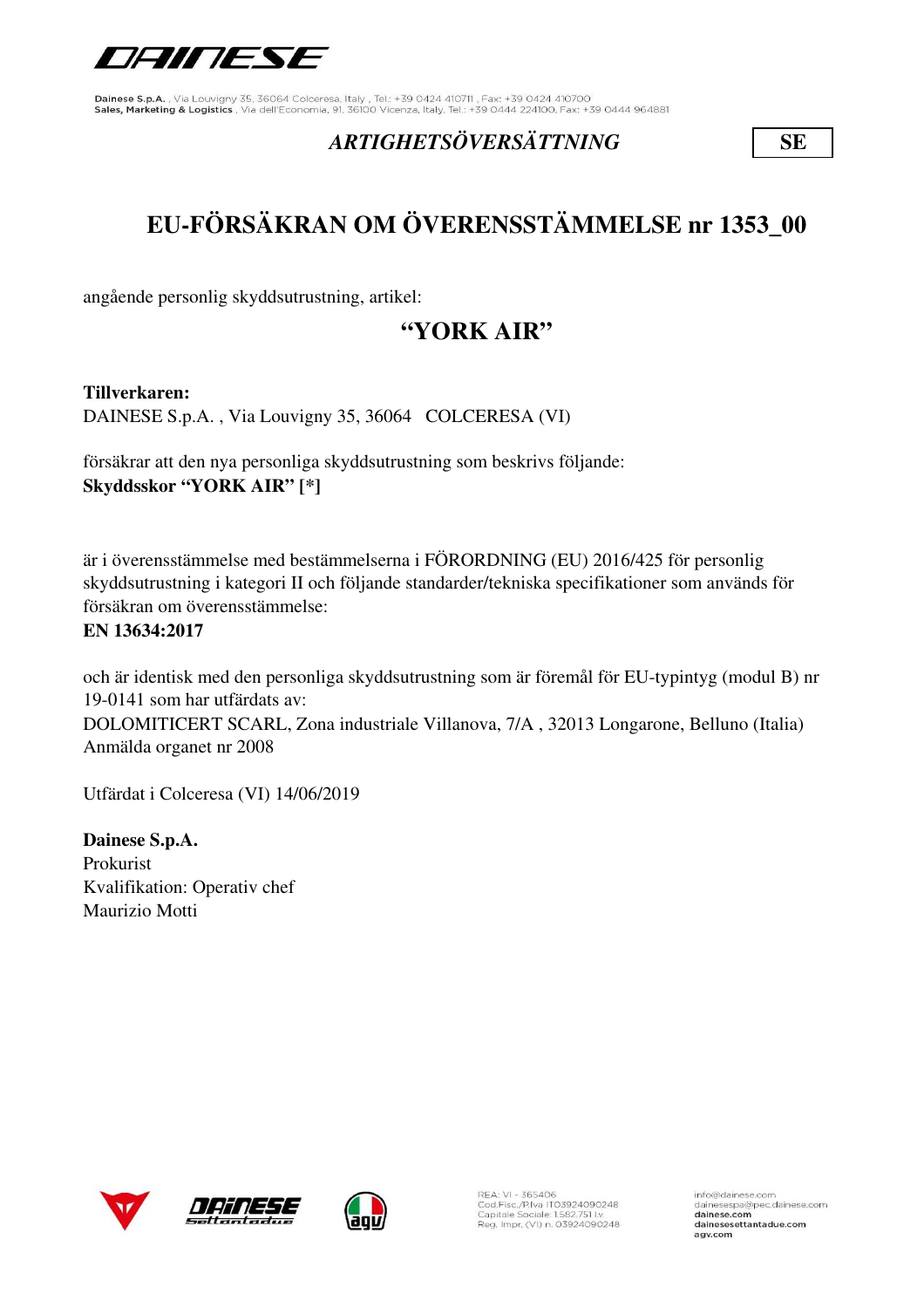

### *ΜΕΤΑΦΡΑΣΗ ΑΠΟ ΕΥΓΕΝΕΙΑ* **GR/EL**

# **ΔΗΛΩΣΗ ΣΥΜΜΟΡΦΩΣΗΣ ΕΕ αρ. 1353\_00**

αναφορικά με το Μέσο Ατομικής Προστασίας (ΜΑΠ), προϊόν:

# **"YORK AIR"**

**Ο κατασκευαστής:** DAINESE S.p.A. , Via Louvigny 35, 36064 COLCERESA (VI)

δηλώνει ότι το νέο ΜΑΠ που περιγράφεται παρακάτω: **Προστατευτικό υπόδημα "YORK AIR" [\*]**

συμμορφούται με τις διατάξεις του ΚΑΝΟΝΙΣΜΟΥ (ΕΕ) 2016/425 για τα ΜΑΠ κατηγορίας II και με τα παρακάτω πρότυπα / τεχνικές προδιαγραφές που χρησιμοποιούνται σε σχέση με τις οποίες έχει δηλωθεί η συμμόρφωση: **EN 13634:2017**

και είναι ίδιο με το ΜΑΠ αντικείμενο του πιστοποιητικού εξέτασης τύπου ΕΕ (Έντυπο B) αρ. 19- 0141 που έχει χορηγηθεί από: DOLOMITICERT SCARL, Zona industriale Villanova, 7/A , 32013 Longarone, Belluno (Italia) Διαπιστευμένο Οργανισμό αρ. 2008

Στη Colceresa (VI), στις 14/06/2019

**Dainese S.p.A.** Ειδικός Πληρεξούσιος Ιδιότητα: Γενικός Διευθυντής Λειτουργιών (Chief Operation Officer) Maurizio Motti





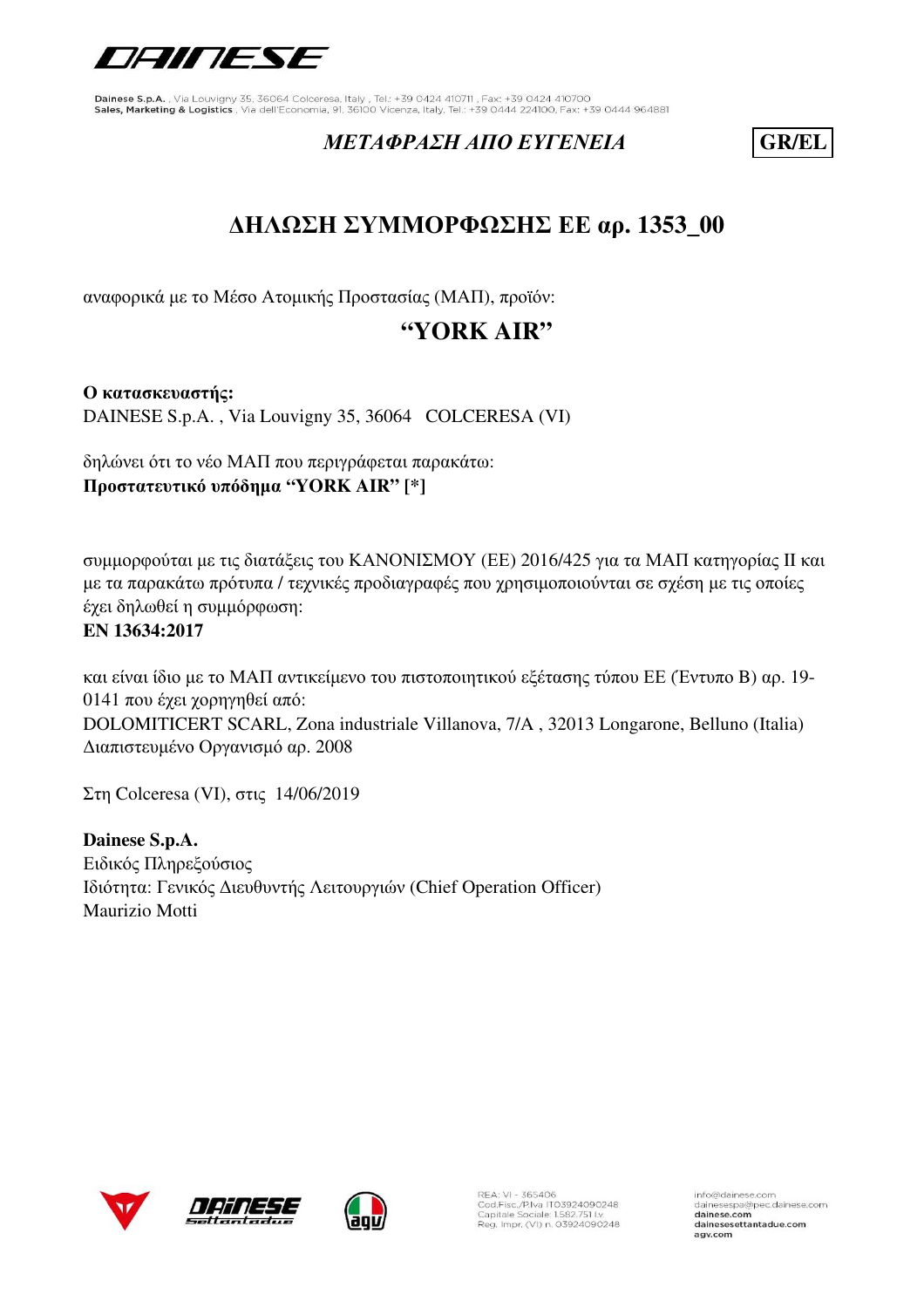

## *EPÄVIRALLINEN KÄÄNNÖS* **FI**

# **EU-VAATIMUSTENMUKAISUUSVAKUUTUS nro 1353\_00**

koskien henkilönsuojainta, tuote:

# **"YORK AIR"**

**Valmistaja:** 

DAINESE S.p.A. , Via Louvigny 35, 36064 COLCERESA (VI)

vakuuttaa, että alla kuvailtu uusi henkilönsuojain: **Suojajalkine "YORK AIR" [\*]**

on asetuksen (EU) 2016/425 luokan II henkilönsuojaimia koskevien säännösten ja seuraavien standardien / teknisten eritelmien, joiden perusteella vaatimustenmukaisuusvakuutus on annettu, mukainen:

#### **EN 13634:2017**

ja samanlainen kuin henkilönsuojain, jolle on annettu EU-tyyppitarkastustodistus (moduuli B) nro 19-0141 antanut: DOLOMITICERT SCARL, Zona industriale Villanova, 7/A , 32013 Longarone, Belluno (Italia) Ilmoitettu laitos nro 2008

Tehty Colceresa (VI), 14/06/2019

**Dainese S.p.A.** Valtuutettu edustaja Tehtävänimike: Toimitusjohtaja Maurizio Motti







REA: VI - 365406<br>Cod.Fisc./P.Iva IT03924090248<br>Capitale Sociale: 1.582.751 I.v. Reg. Impr. (VI) n. 03924090248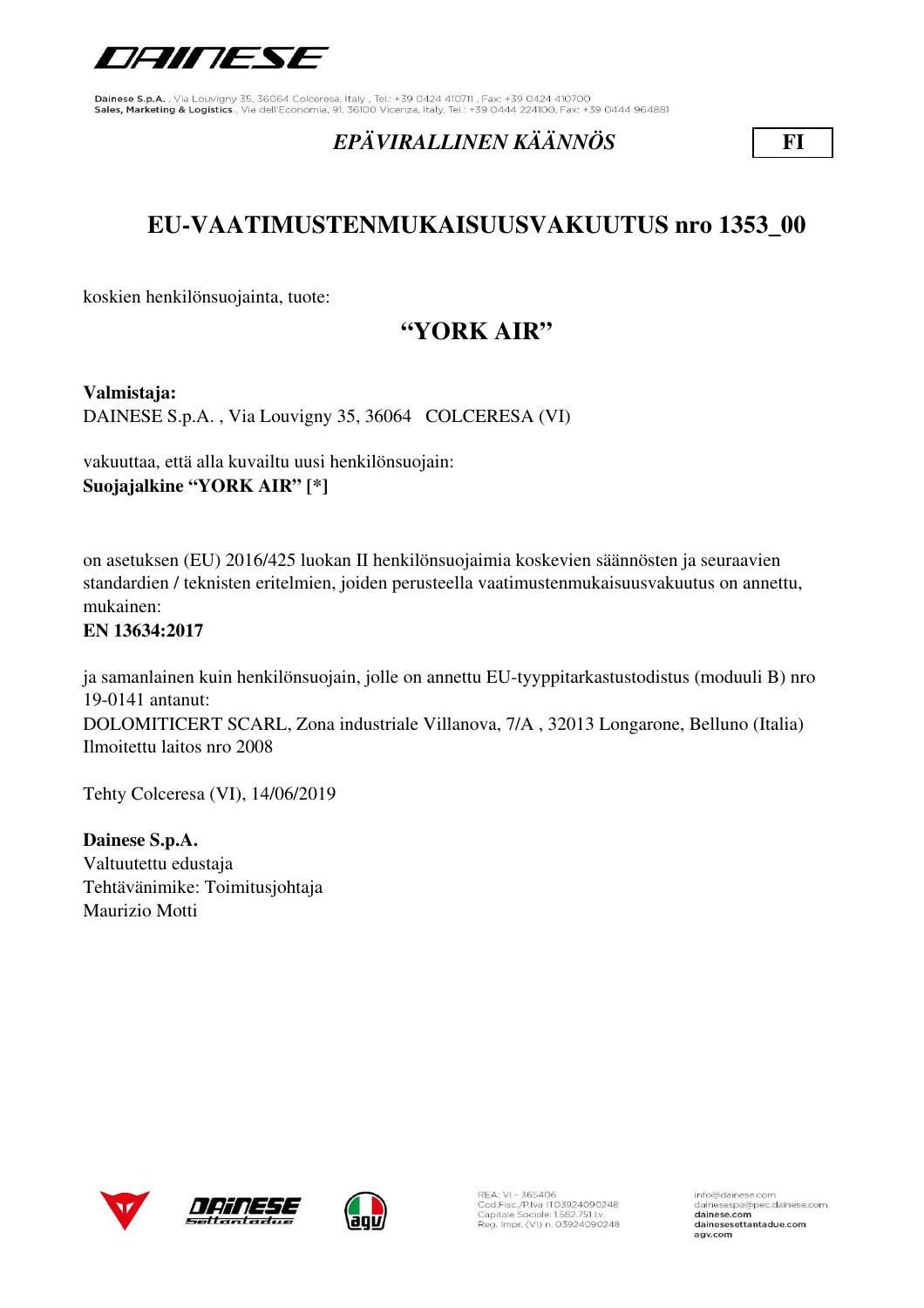

## *TŁUMACZENIE DZIĘKI UPRZEJMOŚCI* **PL**

# **DEKLARACJA ZGODNOŚCI UE nr 1353\_00**

dotycząca sprzętu ochrony indywidualnej (PPE), artykuł:

# **"YORK AIR"**

### **Producent:**

DAINESE S.p.A. , Via Louvigny 35, 36064 COLCERESA (VI)

oświadcza, że nowy opisany poniżej sprzęt ochrony indywidualnej: **Obuwie ochronne "YORK AIR" [\*]**

jest zgodny z przepisami ROZPORZĄDZENIA (UE) 2016/425 dla kategorii II oraz z następującymi normami / specyfikacjami technicznymi, w odniesieniu do których deklarowana jest zgodność:

### **EN 13634:2017**

oraz jest identyczny ze sprzętem ochrony indywidualnej objętym świadectwem badania typu UE (Moduł B) nr 19-0141 wydanym przez:

DOLOMITICERT SCARL, Zona industriale Villanova, 7/A , 32013 Longarone, Belluno (Italia) Akredytowany instytut nr 2008

Sporządzonym w Colceresa (VI), dnia 14/06/2019

**Dainese S.p.A.** Prokurator specjalny Kwalifikacja: Dyrektor operacyjny Maurizio Motti





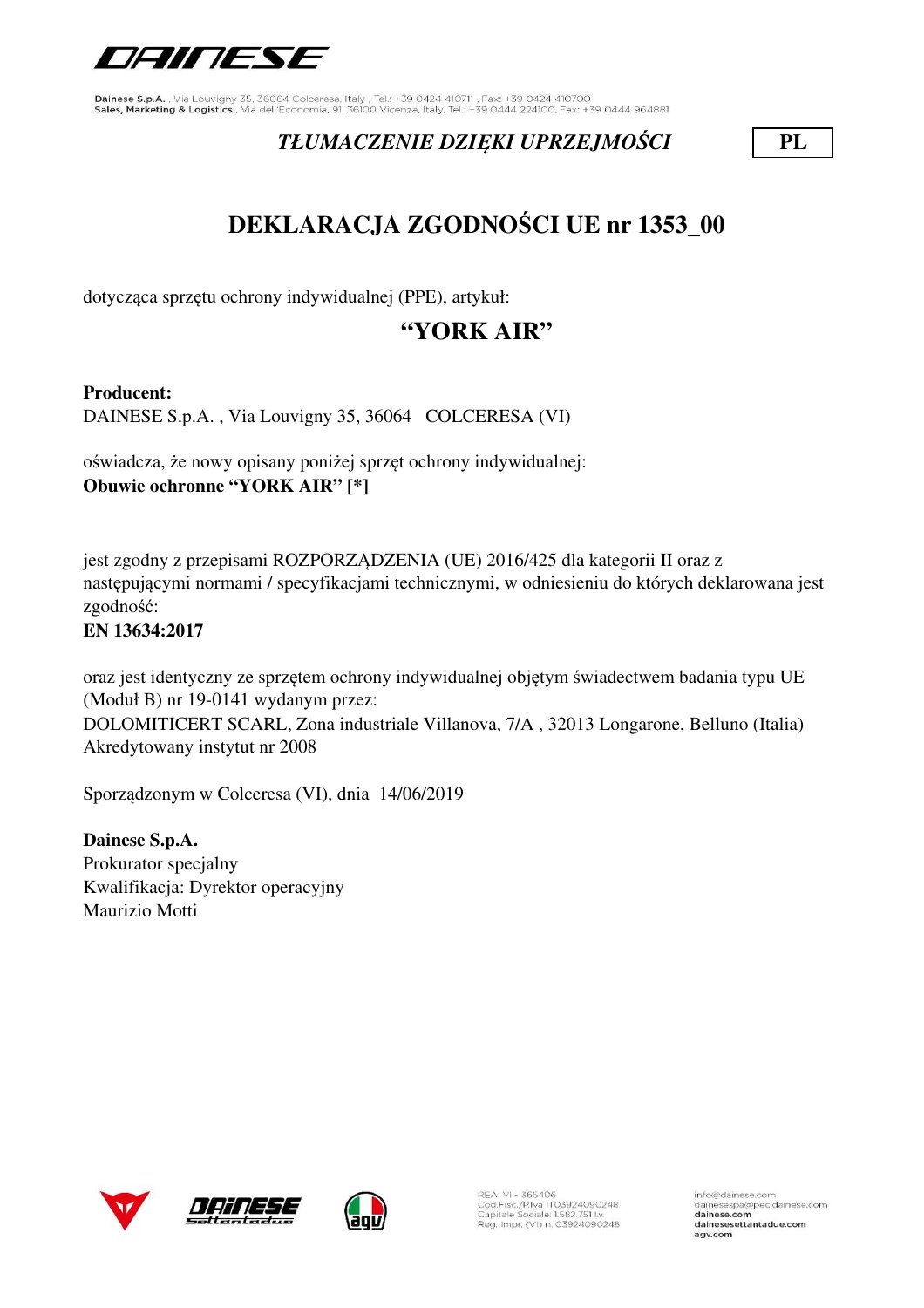

### 非公式翻訳 **JP**



# **EU** 適合表明書 **No. 1353\_00**

個人用保護具(PPE)、品名:

### **"YORK AIR"**

### 製造者**:**

DAINESE S.p.A. , Via Louvigny 35, 36064 COLCERESA (VI)

は、次に記述するPPEの新製品: 保護フットウェア **"YORK AIR" [\*]**

が、第2級のPPEのためのEU規則2016/425のおよび以下の工業規格/基準の対象事項に適合 していることを表明します。

**EN 13634:2017**

さらに本品は次の検査により認証を取得したものと同一のPPEであることを表明します。 EUタイプ検査(モジュールB) No. 19-0141 表明者: DOLOMITICERT SCARL, Zona industriale Villanova, 7/A , 32013 Longarone, Belluno (Italia) 認証機関 2008

表明地: Colceresa (VI), Italy、表明日: 14/06/2019

**Dainese S.p.A.** 代理人 資格: 最高執行責任者 Maurizio Motti







REA: VI - 365406<br>Cod.Fisc./P.Iva IT03924090248<br>Capitale Sociale: 1.582.751 I.v. Reg. Impr. (VI) n. 03924090248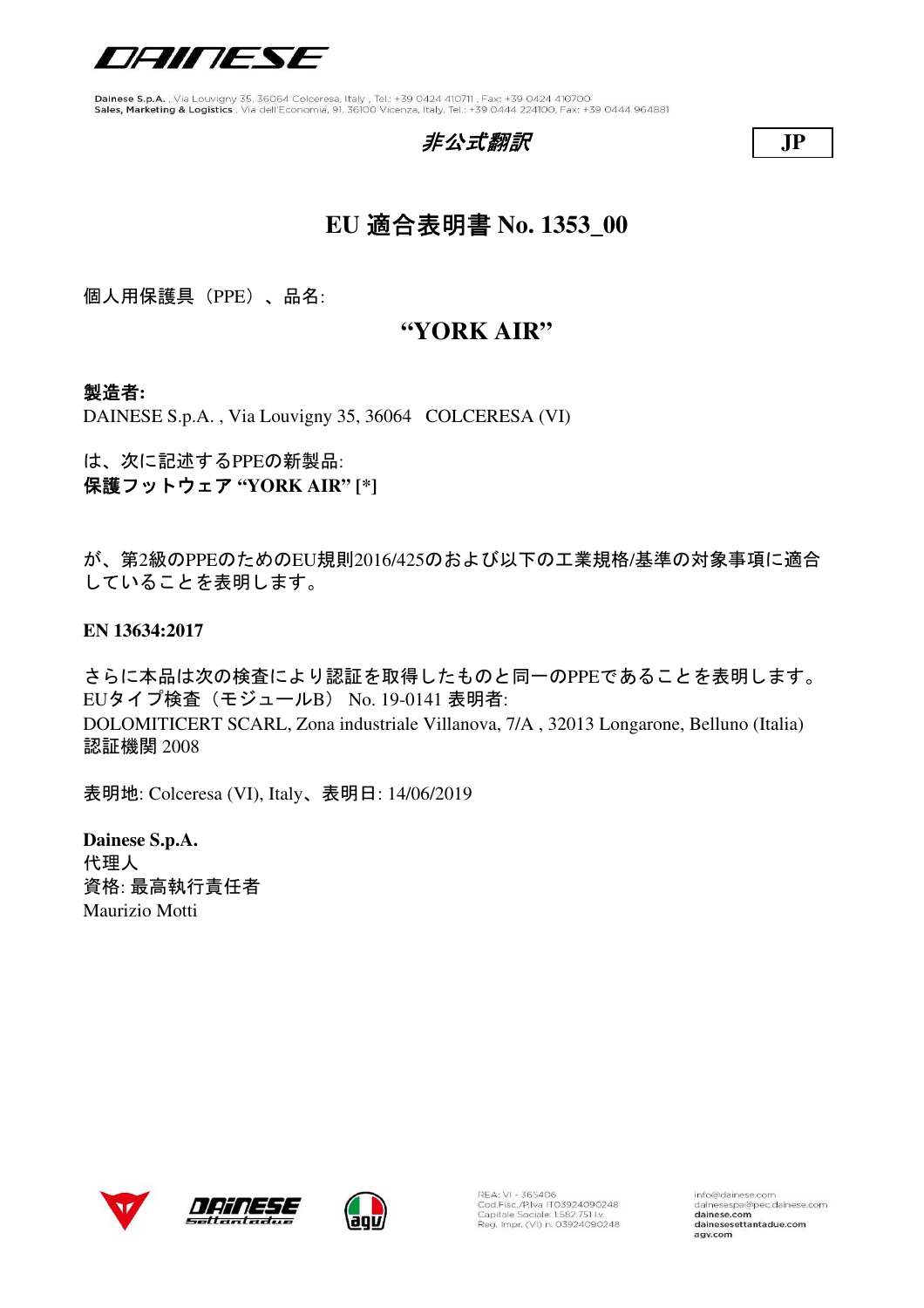

### *ORIENTAČNÝ PREKLAD* **SK**

# **EÚ VYHLÁSENIE O ZHODE č. 1353\_00**

k osobnému ochrannému prostriedku (OOP), výr.:

# **"YORK AIR"**

**Výrobca:**

DAINESE S.p.A. , Via Louvigny 35, 36064 COLCERESA (VI)

vyhlasuje, že nový OOP opísaný nižšie: **Ochranné topánky "YORK AIR" [\*]**

je v zhode s ustanoveniami NARIADENIA EP a RADY (EÚ) 2016/425 o OOP kategórie II a s nasledujúcimi použitými technickými normami / špecifikáciami, na základe ktorých sa vyhlasuje zhoda:

### **EN 13634:2017**

a je totožný s OOP, na ktorý sa vzťahuje formulár B certifikátu EÚ skúšky typu č. 19-0141 Vydané:

DOLOMITICERT SCARL, Zona industriale Villanova, 7/A , 32013 Longarone, Belluno (Italia) Notifikovaný certifikačný orgán č. 2008

V Colceresa (VI), dňa 14/06/2019

**Dainese S.p.A.** Osobitný prokurista Funkcia: Prevádzkový riaditeľ Maurizio Motti





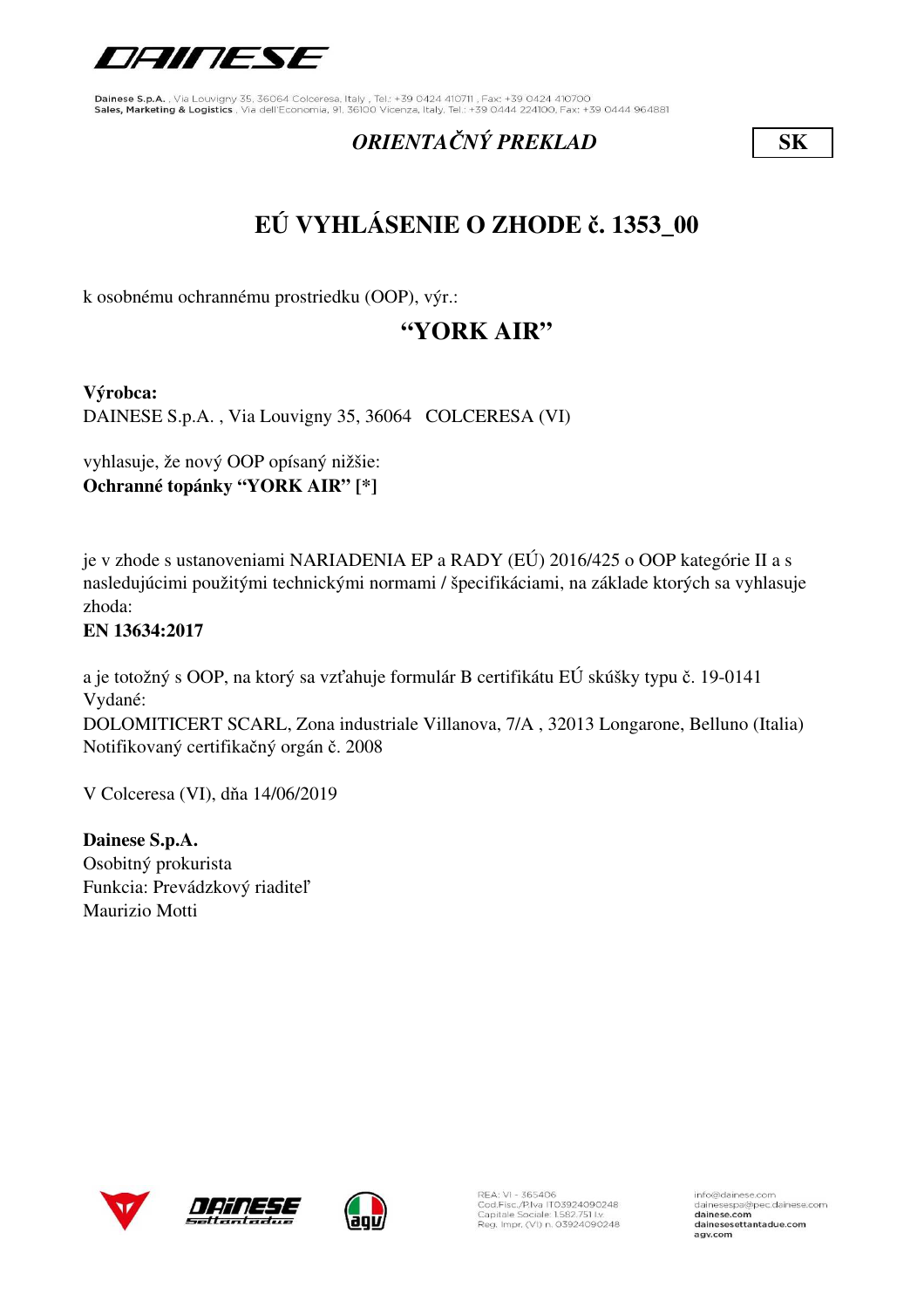

### *VLJUDNOSTNI PREVOD* **SL**

# **IZJAVA O SKLADNOSTI EU št. 1353\_00**

naprave za Osebno Zaščioi Osebe (OZO), člen:

# **"YORK AIR"**

**Proizvajalec:** DAINESE S.p.A. , Via Louvigny 35, 36064 COLCERESA (VI)

izjavlja, da nov spodaj opisan varnostni sistem OZO : **Zaščitna obutev "YORK AIR" [\*]**

je v skladu z dispozicijami PRAVILNIKA(EU) 2016/425 za OZO II kategorije in s sledečimi predpisi / tehničnimi in standardnimi specifikacijami, na osnovi katerih se izdaja izjava o skladnosti:

**EN 13634:2017**

in je identična napravi za OZO potrdila po pregledu EU tipa (Modela B) št. 19-0141 izdanega: DOLOMITICERT SCARL, Zona industriale Villanova, 7/A , 32013 Longarone, Belluno (Italia) Notificiran Organ št. 2008

V Colceresa (VI), dne 14/06/2019

**Dainese S.p.A.** Posebni prokurator Kvalifikacija: Direktor proizvodnje Maurizio Motti







REA: VI - 365406<br>Cod.Fisc./P.Iva IT03924090248<br>Capitale Sociale: 1.582.751 Lv. Reg. Impr. (VI) n. 03924090248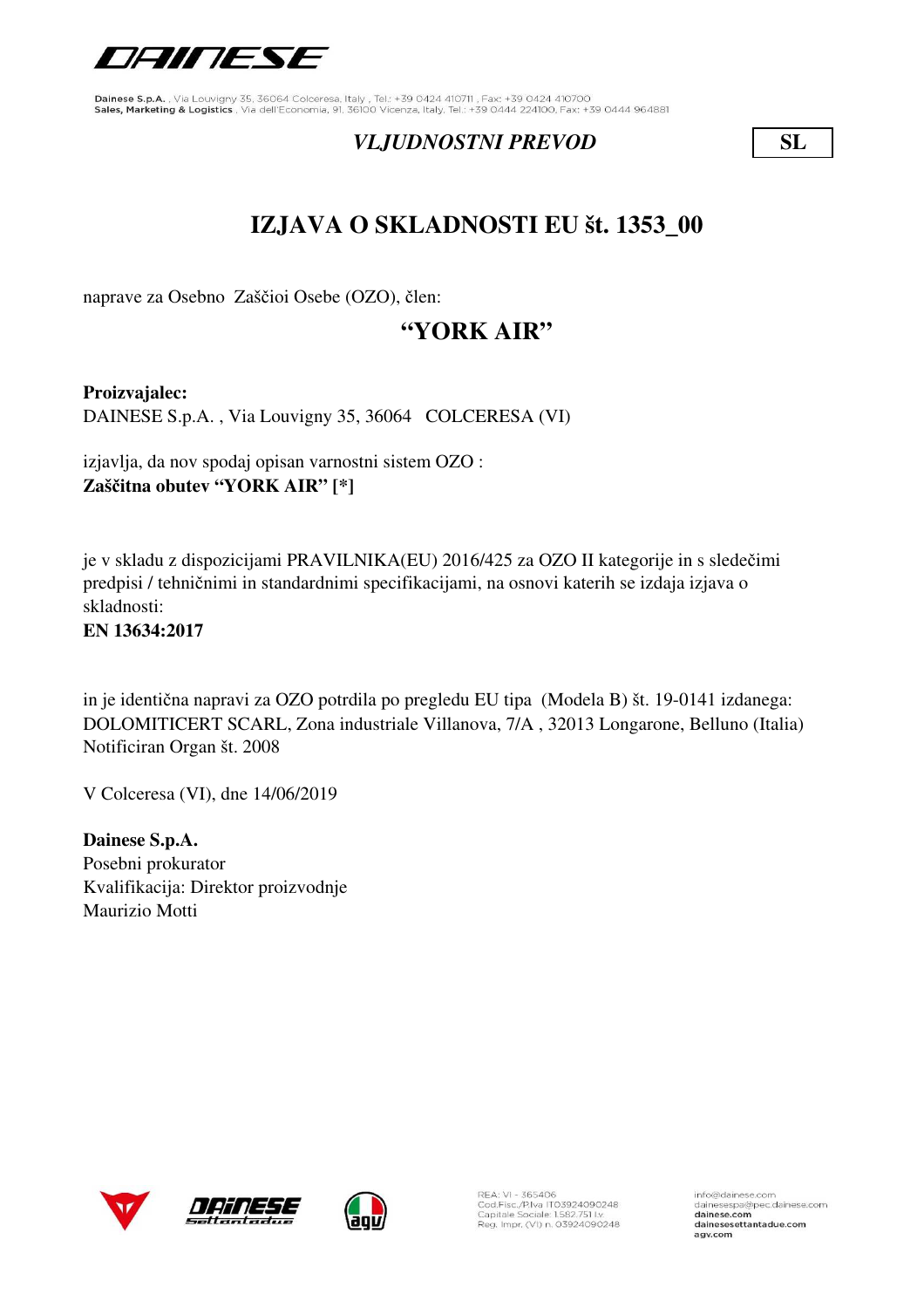

# *NEZÁVAZNÝ PŘEKLAD* **CZ**

# **PROHLÁŠENÍ O SHODNOSTI EU č. 1353\_00**

týkající se osobního ochranného prostředku (OOP), výrobek:

# **"YORK AIR"**

**Výrobce:**

DAINESE S.p.A. , Via Louvigny 35, 36064 COLCERESA (VI)

prohlašuje, že zde popsaný nový OOP: **Ochranné boty "YORK AIR" [\*]**

je shodný s ustanoveními zakotvenými v NAŘÍZENÍ (EU) 2016/425 pro OOP v II. kategorii a s následujícími předpisy / technickými normami, které byly ve vztahu k výrobku uplatněny a na něž se prohlášení o shodnosti vztahuje:

#### **EN 13634:2017**

je stejný jako OOP, na který se vztahuje osvědčení o typové zkoušce EU (formulář B) č. 19-0141 vydáno kým: DOLOMITICERT SCARL, Zona industriale Villanova, 7/A , 32013 Longarone, Belluno (Italia) Ověřená instituce č. 2008

V Colceresa (VI), dne 14/06/2019

**Dainese S.p.A.** Zvláštní zmocněnec Funkce: Provozní ředitel Maurizio Motti







REA: VI - 365406<br>Cod.Fisc./P.Iva IT03924090248<br>Capitale Sociale: 1.582.751 I.v. Reg. Impr. (VI) n. 03924090248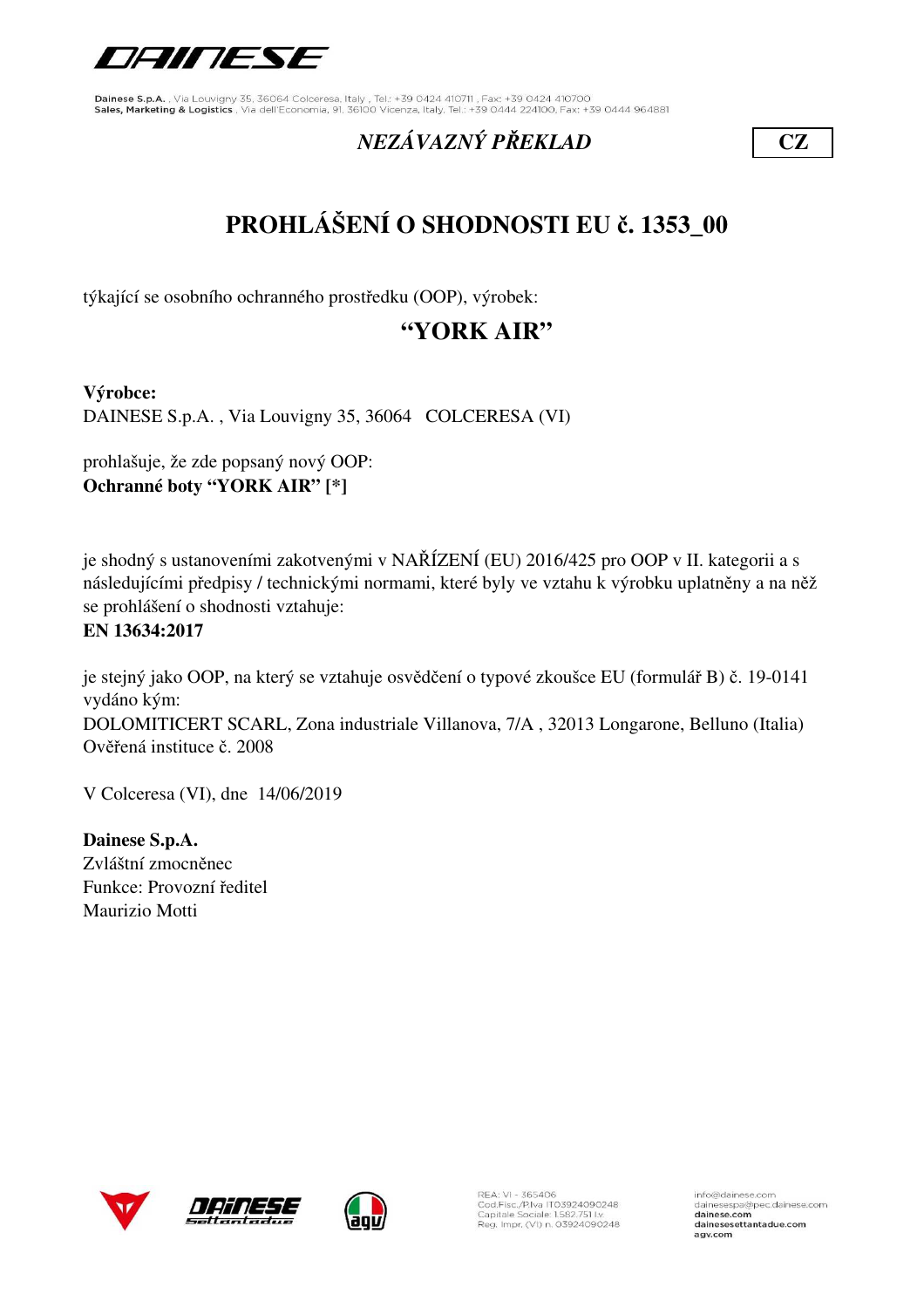

# *NEOFICIĀLAIS TULKOJUMS* **LT/LV**

# **ES ATBILSTĪBAS DEKLARĀCIJA Nr. 1353\_00**

attiecas uz individuālo aizsardzības līdzekli (IAL), produkts:

# **"YORK AIR"**

#### **Ražotājs:**

DAINESE S.p.A. , Via Louvigny 35, 36064 COLCERESA (VI)

paziņo, ka tālāk aprakstītais jaunais IAL: **Aizsargapavi "YORK AIR" [\*]**

atbilst REGULAI (ES) 2016/425 par II kategorijas IAL un tālāk sniegto standartu / tehnisko specifikāciju prasībām, kurām deklarēta atbilstība:

### **EN 13634:2017**

DOLOMITICERT SCARL, Zona industriale Villanova, 7/A , 32013 Longarone, Belluno (Italia) Paziņotā institūcija Nr. 2008 un tas ir identisks IAL, uz ko attiecas ES tipa pārbaudes (B modulis) sertifikāts Nr. 19-0141 ko izsniedzis:

Sagatavots Colceresa (VI), datēts 14/06/2019

**Dainese S.p.A.** Īpašais prokurors Kvalifikācija: Darbības galvenais direktors Maurizio Motti







REA: VI - 365406<br>Cod.Fisc./P.Iva IT03924090248<br>Capitale Sociale: 1.582.751 I.v. Reg. Impr. (VI) n. 03924090248